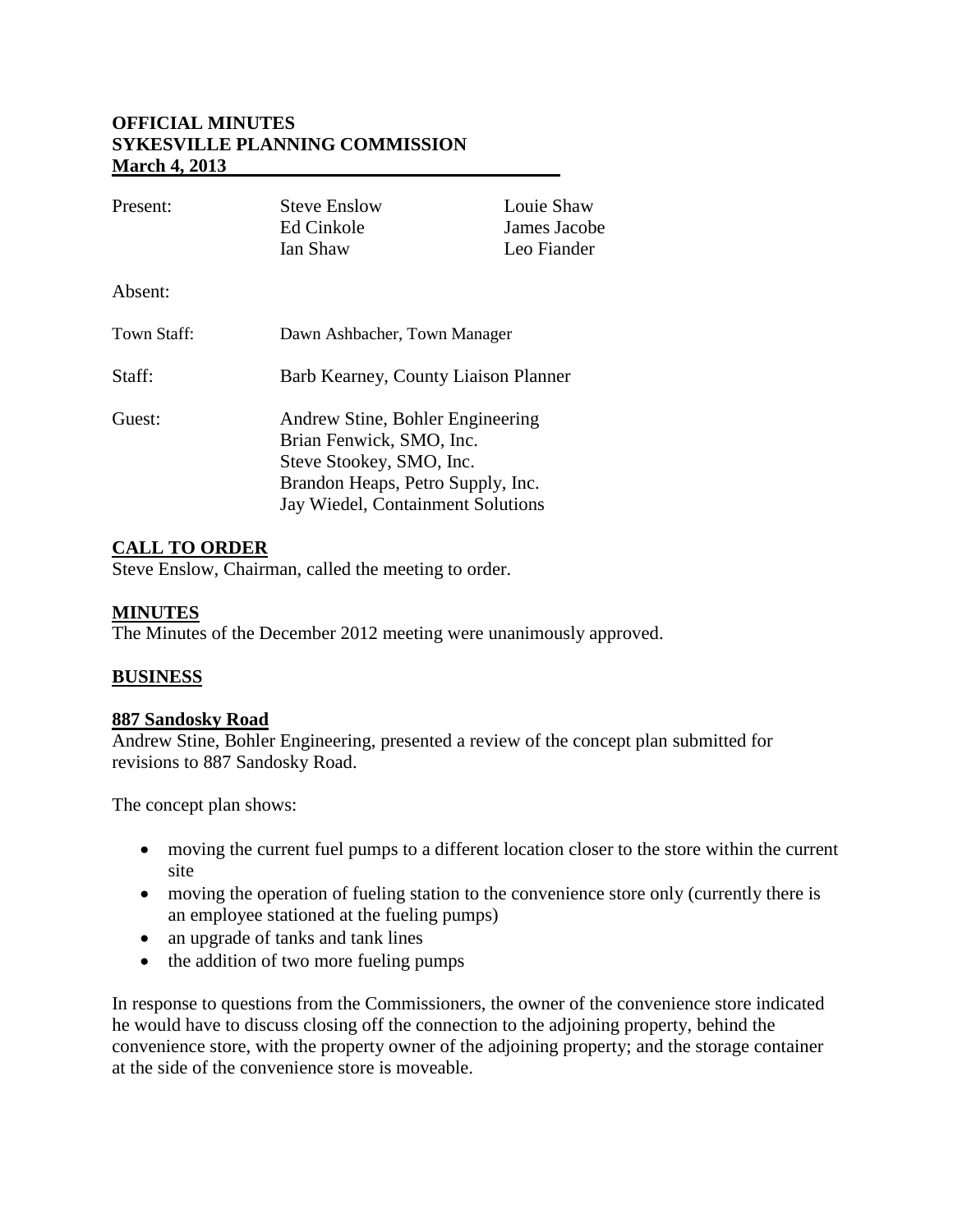In response to questions from the Commissioners, Bohler Engineering responded that whether or not to provide an overlay of new asphalt will be decided once the project has begun and that an increase in grass area will improve the storm water drainage.

Suggestions from Commissioners included:

- As a gateway to the Town, it was requested that the site be aesthetically pleasing and tie in to the pedestrian access from Raincliffe; and
- The addition of trees along the street and screening around the dumpster would help to soften the look of the site

## **MOTION**

A motion to accept the concept plan as submitted with the additional items discussed this evening and comments from Bob Bond, Town Engineer, was made by Ed Cinkole and seconded by Ian Shaw. The motion carried unanimously.

## **BGE Substation**

Dawn Ashbacher, Town Manager, reviewed the decision made by Carroll County Board of Zoning Appeals (BZA) regarding the Raincliffe BGE substation.

The Town wrote a letter to the Carroll County Board of Zoning Appeals, asking that the proposed BGE substation be located at an alternative site, or at least that the BZA require enhanced screening of the site.

The County Board of Zoning Appeals awarded BGE the conditional use, including enhanced screening conditions.

# **County Projects Update**

Barbara (Barb) Kearney, County Liaison Planner, reported:

1. Freedom Area Plan Update- The Carroll County Planning Commission would like to have a joint planning session with Sykesville's Planning Commission to discuss topics of mutual interest relating to the update of the Freedom Community Comprehensive Plan. The Planning Commission responded favorably to this.

2. Annual Report- This report is required by state law and is compiled by the County. The County will provide a draft report to the Planning Commission. This year the state requires that each jurisdiction provide written acknowledgement that is has reviewed the annual report, the report represents its annual activities, and that it agrees to the consolidated format.

The timeline for preparing the Annual Report is:

- Draft to be submitted before the April Planning Commission meeting;
- Comments/revisions provided during the month of April; and
- Final form approved by the Town in May, and then taken to the County Planning Commission for a June deadline to the state